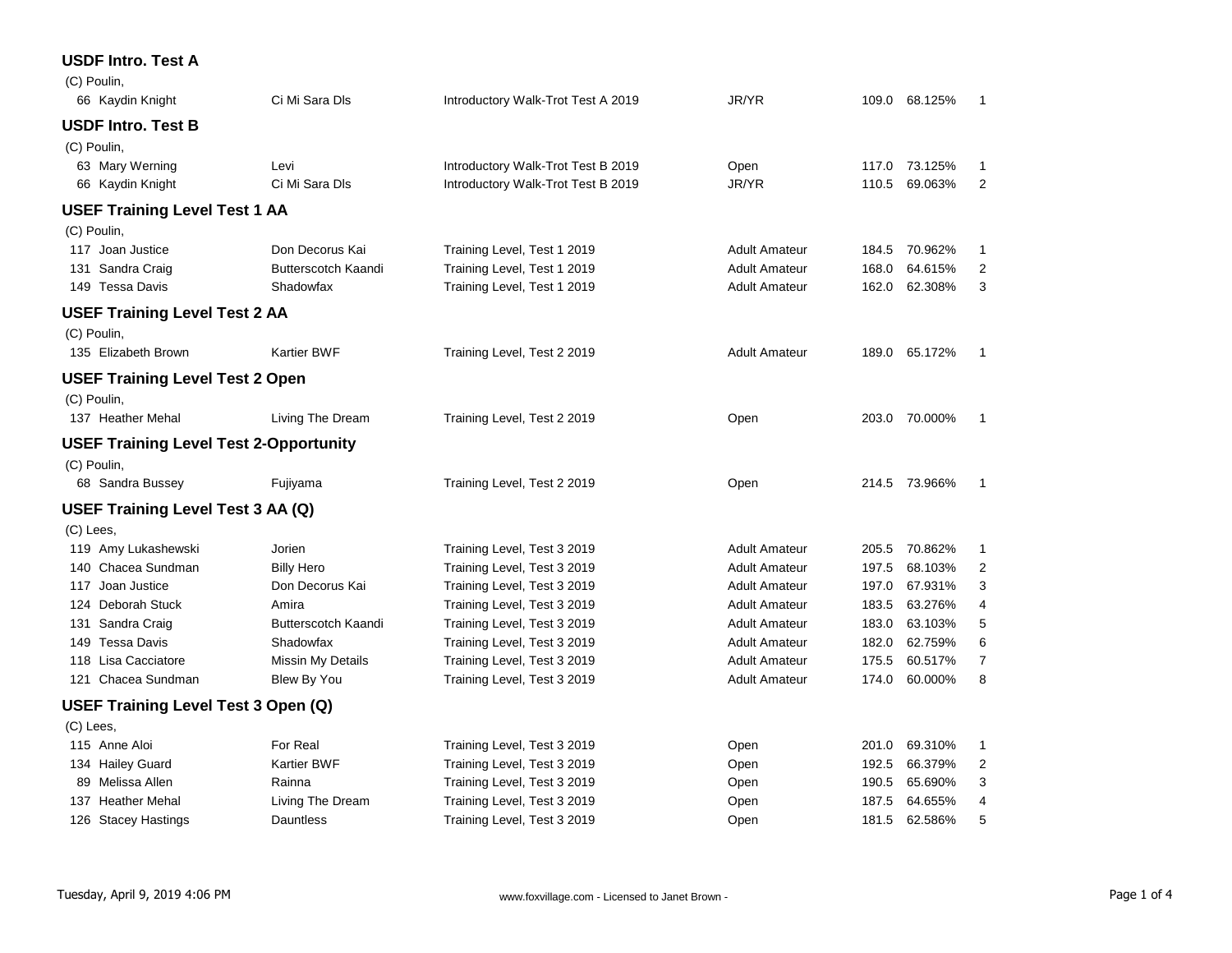## **USEF Training Level Test 3-Opportunity**

| (C) Poulin,                          |                           |                             |                      |       |               |                |
|--------------------------------------|---------------------------|-----------------------------|----------------------|-------|---------------|----------------|
| 68 Sandra Bussey                     | Fujiyama                  | Training Level, Test 3 2019 | Open                 |       | 208.0 71.724% | $\mathbf{1}$   |
| <b>USEF First Level Test 1 AA</b>    |                           |                             |                      |       |               |                |
| (C) Poulin,                          |                           |                             |                      |       |               |                |
| 142 Ken Maginnis                     | Raubritter                | First Level, Test 1 2019    | <b>Adult Amateur</b> | 196.5 | 67.759%       | $\mathbf{1}$   |
| 141 Emily Black                      | Wishbone                  | First Level, Test 1 2019    | <b>Adult Amateur</b> | 190.5 | 65.690%       | $\overline{2}$ |
| 133 Mary Kadar                       | Royal Pain Wp             | First Level, Test 1 2019    | <b>Adult Amateur</b> | 183.5 | 63.276%       | 3              |
| 124 Deborah Stuck                    | Amira                     | First Level, Test 1 2019    | <b>Adult Amateur</b> | 183.0 | 63.103%       | 4              |
| 69 Mary Bontreger                    | Fearghus                  | First Level, Test 1 2019    | <b>Adult Amateur</b> | 179.5 | 61.897%       | 5              |
| 73 Sheryl Kursar                     | Fabrileux                 | First Level, Test 1 2019    | <b>Adult Amateur</b> | 154.0 | 53.103%       | 6              |
| <b>USEF First Level Test 1 Open</b>  |                           |                             |                      |       |               |                |
| (C) Poulin,                          |                           |                             |                      |       |               |                |
| 94 Melanie Mullens                   | Lemmy                     | First Level, Test 1 2019    | Open                 |       | 188.5 65.000% | $\overline{1}$ |
| <b>USEF First Level Test 2 AA</b>    |                           |                             |                      |       |               |                |
| (C) Poulin,                          |                           |                             |                      |       |               |                |
| 73 Sheryl Kursar                     | Fabrileux                 | First Level, Test 2 2019    | <b>Adult Amateur</b> | 213.0 | 60.857%       | 1              |
| 69 Mary Bontreger                    | Fearghus                  | First Level, Test 2 2019    | <b>Adult Amateur</b> | 208.0 | 59.429%       | $\overline{2}$ |
| USEF First Level Test 3 AA (Q)       |                           |                             |                      |       |               |                |
| (C) Lees,                            |                           |                             |                      |       |               |                |
| 144 Sue Hopkins                      | Galaxy                    | First Level, Test 3 2019    | <b>Adult Amateur</b> | 238.5 | 66.250%       | $\mathbf{1}$   |
| 139 Denise Potts                     | Trebuchet                 | First Level, Test 3 2019    | <b>Adult Amateur</b> | 235.0 | 65.278%       | $\overline{2}$ |
| 138 Mary Winchell                    | Mynke V.d. Zoggelsestraat | First Level, Test 3 2019    | <b>Adult Amateur</b> | 235.0 | 65.278%       | 3              |
| 141 Emily Black                      | Wishbone                  | First Level, Test 3 2019    | <b>Adult Amateur</b> | 231.0 | 64.167%       | 4              |
| 133 Mary Kadar                       | Royal Pain Wp             | First Level, Test 3 2019    | <b>Adult Amateur</b> | 215.5 | 59.861%       | 5              |
| USEF First Level Test 3 Open (Q)     |                           |                             |                      |       |               |                |
| (C) Lees,                            |                           |                             |                      |       |               |                |
| 132 Mogie Bearden-muller             | Wegaz                     | First Level, Test 3 2019    | Open                 | 242.0 | 67.222%       | 1              |
| 95 Melanie Mullens                   | Laissez Faire             | First Level, Test 3 2019    | Open                 | 216.5 | 60.139%       | $\overline{2}$ |
| <b>USEF Second Level Test 1 AA</b>   |                           |                             |                      |       |               |                |
| (C) Poulin,                          |                           |                             |                      |       |               |                |
| 98 Tina Cook                         | Carbonero Xcvi            | Second Level, Test 1 2019   | <b>Adult Amateur</b> | 258.5 | 69.865%       | 1              |
| 139 Denise Potts                     | Trebuchet                 | Second Level, Test 1 2019   | <b>Adult Amateur</b> | 211.0 | 57.027%       | $\overline{2}$ |
| <b>USEF Second Level Test 1 Open</b> |                           |                             |                      |       |               |                |
| (C) Poulin,                          |                           |                             |                      |       |               |                |
| 132 Mogie Bearden-muller             | Wegaz                     | Second Level, Test 1 2019   | Open                 | 232.0 | 62.703%       | 1              |
| 120 Deborah W. Moynihan              | Elita ENF                 | Second Level, Test 1 2019   | Open                 | 227.0 | 61.351%       | 2              |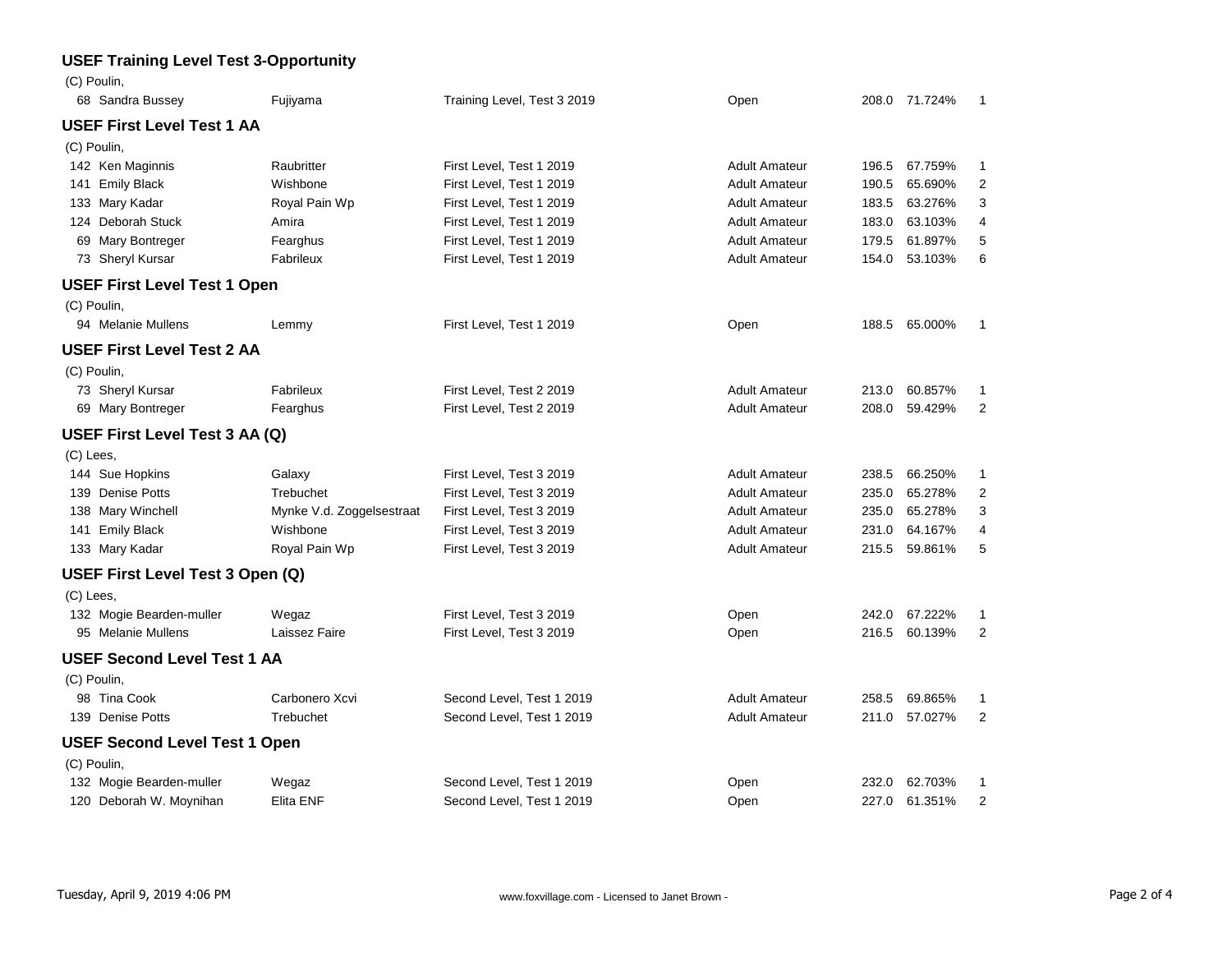| <b>USEF Second Level Test 2 AA</b>   |                     |                           |                      |       |               |                |
|--------------------------------------|---------------------|---------------------------|----------------------|-------|---------------|----------------|
| (C) Poulin,                          |                     |                           |                      |       |               |                |
| 70 Frances Van Dolah                 | Bird in Hand        | Second Level, Test 2 2019 | <b>Adult Amateur</b> | 271.0 | 66.098%       | 1              |
| <b>USEF Second Level Test 2 Open</b> |                     |                           |                      |       |               |                |
| (C) Poulin,                          |                     |                           |                      |       |               |                |
| 120 Deborah W. Moynihan              | Elita ENF           | Second Level, Test 2 2019 | Open                 | 234.0 | 57.073%       | 1              |
| USEF Second Level Test 3 AA (Q)      |                     |                           |                      |       |               |                |
| (C) Lees,                            |                     |                           |                      |       |               |                |
| 99 Monika Schnacke                   | Dark Lady           | Second Level, Test 3 2019 | <b>Adult Amateur</b> | 274.0 | 65.238%       | 1              |
| 144 Sue Hopkins                      | Galaxy              | Second Level, Test 3 2019 | <b>Adult Amateur</b> | 255.0 | 60.714%       | $\overline{2}$ |
| 70 Frances Van Dolah                 | Bird in Hand        | Second Level, Test 3 2019 | <b>Adult Amateur</b> | 245.0 | 58.333%       | 3              |
| Third Level Test 1 AA                |                     |                           |                      |       |               |                |
| (C) Poulin,                          |                     |                           |                      |       |               |                |
| 74 Campbell Brasington               | Chamonix            | Third Level, Test 1 2019  | <b>Adult Amateur</b> |       | 248.5 67.162% | 1              |
| <b>Third Level Test 1 Open</b>       |                     |                           |                      |       |               |                |
| (C) Poulin,                          |                     |                           |                      |       |               |                |
| 147 Stacey Hastings                  | Fozarina            | Third Level, Test 1 2019  | Open                 |       | 267.0 72.162% | 1              |
| 125 Stacey Hastings                  | Silencio Brh        | Third Level, Test 1 2019  | Open                 | 242.5 | 65.541%       | $\overline{2}$ |
| Third Level Test 3 AA (Q)            |                     |                           |                      |       |               |                |
| (C) Lees,                            |                     |                           |                      |       |               |                |
| 123 Jessica Mccaskill                | Filander            | Third Level, Test 3 2019  | <b>Adult Amateur</b> | 261.0 | 65.250%       | 1              |
| 122 Eva Lynn Finlon                  | Rohan               | Third Level, Test 3 2019  | <b>Adult Amateur</b> | 259.0 | 64.750%       | 2              |
| 77 Monika Schnacke                   | <b>Ladies First</b> | Third Level, Test 3 2019  | <b>Adult Amateur</b> | 252.5 | 63.125%       | 3              |
| 116 Kimberly Clark                   | Duvaldez            | Third Level, Test 3 2019  | <b>Adult Amateur</b> | 252.0 | 63.000%       | 4              |
| Third Level Test 3 Open (Q)          |                     |                           |                      |       |               |                |
| $(C)$ Lees,                          |                     |                           |                      |       |               |                |
| 125 Stacey Hastings                  | Silencio Brh        | Third Level, Test 3 2019  | Open                 | 257.0 | 64.250%       | 1              |
| 79 Shannon Hines                     | Skywalker           | Third Level, Test 3 2019  | Open                 | 240.0 | 60.000%       | $\overline{2}$ |
| Fourth Level Test 1 AA               |                     |                           |                      |       |               |                |
| (C) Poulin,                          |                     |                           |                      |       |               |                |
| 148 Kelly Grigg                      | Lorinda             | Fourth Level, Test 1 2019 | <b>Adult Amateur</b> | 242.0 | 62.051%       | 1              |
| <b>Fourth Level Test 2 AA</b>        |                     |                           |                      |       |               |                |
| (C) Poulin,                          |                     |                           |                      |       |               |                |
| 143 Annie Connelly                   | Agostini            | Fourth Level, Test 2 2019 | <b>Adult Amateur</b> |       | 235.0 61.842% | 1              |
| Fourth Level Test 3 AA (Q)           |                     |                           |                      |       |               |                |
| (C) Poulin,                          |                     |                           |                      |       |               |                |
| 143 Annie Connelly                   | Agostini            | Fourth Level, Test 3 2019 | <b>Adult Amateur</b> |       | 235.5 65.417% | 1              |
|                                      |                     |                           |                      |       |               |                |